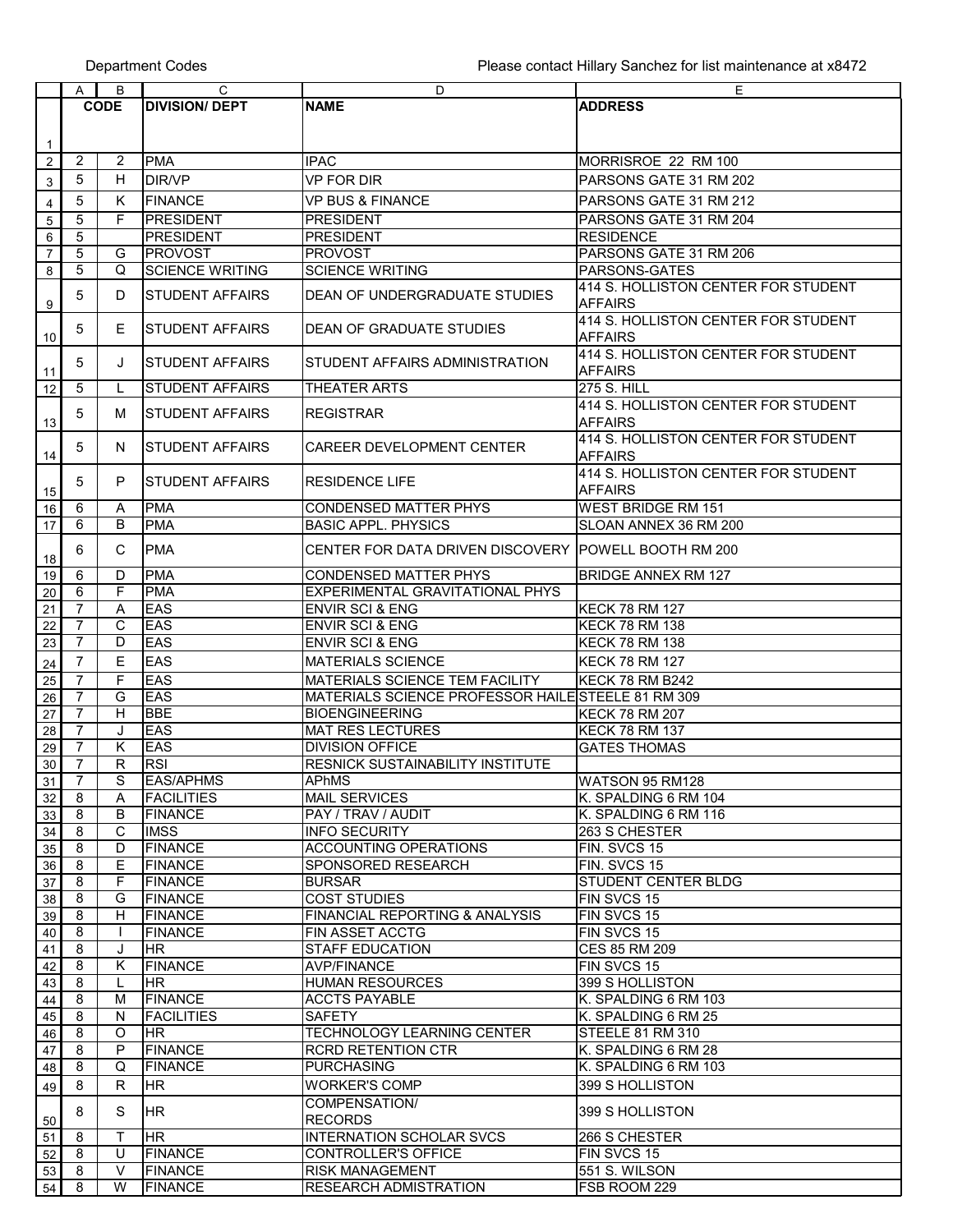|                 | A               | в           | C                      | D                                     | E                                             |
|-----------------|-----------------|-------------|------------------------|---------------------------------------|-----------------------------------------------|
|                 |                 | <b>CODE</b> | <b>DIVISION/ DEPT</b>  | <b>NAME</b>                           | <b>ADDRESS</b>                                |
|                 |                 |             |                        |                                       |                                               |
|                 |                 |             |                        |                                       |                                               |
| $\mathbf{1}$    |                 |             |                        |                                       |                                               |
| 55              | 8               | X           | FINANCE                | PROPERTY SERVICES                     | <b>FIN SVCS 15</b>                            |
| 56              | 8               | Y           | FINANCE                | <b>TREASURY SERVICES</b>              | FIN SVCS 15                                   |
| 57              | 8               | Z           | <b>FINANCE</b>         | <b>BUDGET OFFICE</b>                  | FIN SVCS 15                                   |
|                 |                 |             |                        | INFORMATION MANAGEMENT SYSTEMS        |                                               |
| 58              | 9               |             | <b>IMSS</b>            | & SERVICES                            | CENTRAL ENGINEERING SERVICES (Building 85)    |
| 59              | 9               | A           | <b>AVS</b>             | <b>AUDIO VISUAL SRVS</b>              | 320 S. MICHIGAN, REAR BLDG                    |
|                 |                 |             |                        | <b>INFORMATION MANAGEMENT SYSTEMS</b> |                                               |
|                 | 9               | C           | <b>IMSS</b>            |                                       | <b>CES 85 RM200</b>                           |
| 60              |                 |             |                        | & SERVICES                            |                                               |
| 61              | 10              |             | <b>FACILITIES</b>      | STOCKROOM CENTRAL WAREHOUSE           | <b>FACILITIES 83 RM 34</b>                    |
| 62              | 10              | Α           | <b>FACILITIES</b>      | <b>FACILITIES ADMINISTRATION</b>      | PHYSICAL PLANT 83, RM 2                       |
| 63              | 10              | B           | <b>FACILITIES</b>      | <b>FACILITIES MANAGEMENT</b>          | PHYSICAL PLANT 83, RM 2                       |
| 64              | 11              |             | <b>FACILITIES</b>      | <b>STOCK ROOM MAIN</b>                | FACILITIES 83 RM 34                           |
| 65              | 11              | С           | <b>FACILITIES</b>      | <b>FACILITIES SERVICE CENTER</b>      | H.R. & FACILITIES SHOPS                       |
| 66              | 11              | Α           | <b>FACILITIES</b>      | <b>DESIGN &amp; CONSTRUCTION</b>      | <b>FACILITIES 83 RM 2</b>                     |
| 67              | 11              | B           | <b>FACILITIES</b>      | <b>ELECTRIC SHOP</b>                  | <b>34 SATILITE PLANT</b>                      |
| 68              | 12              | B           | <b>FACILITIES</b>      | <b>PROCUREMENT</b>                    | CAMPUS PLANNING 83 RM 2                       |
| 69              | 12              | C           | <b>FACILITIES</b>      | <b>CENTRAL PLANT</b>                  | <b>CENTRAL PLANT 5 RM1</b>                    |
|                 |                 |             |                        |                                       |                                               |
| 70              | 12              | D           | <b>FACILITIES</b>      | <b>FACULTY HOUSING</b>                | <b>FACILITIES 83 RM 2</b>                     |
| 71              | 13              | C           | <b>FACILITIES</b>      | <b>CENTRAL ENGIN SVCS</b>             | CES 85 RM 105                                 |
| $\overline{72}$ | $\overline{13}$ | Α           | OGC                    | <b>PATENTS</b>                        | CES 85 RM 201                                 |
| 73              | 13              | B           | PROVOST                | <b>TECH TRANSFER</b>                  | CES 85 RM 210                                 |
| 74              | 14              |             | <b>PMA</b>             | PAL OBSERV MNTN                       | 35899 Canfield Rd. Palomar Mtn. CA 92060-0200 |
| 75              | 15              | Α           | <b>STUDENT AFFAIRS</b> | <b>FINANCIAL AID</b>                  | 383 S. HILL AVE., 2ND FLOOR                   |
| 76              | 15              | B           | <b>STUDENT AFFAIRS</b> | UNDERGRADUATE ADMISSIONS              | 383 S. HILL AVE.                              |
| $\overline{77}$ | 16              |             | <b>IRC</b>             | INDUSTRIAL RELATIONS CTR              | 383 S HILL                                    |
| 78              | 17              | A           | <b>LIBRARIES</b>       | SHERMAN FAIRCHILD LIBRARY             | MILLIKAN 32 RM 207                            |
| 79              | 17              | B           | <b>LIBRARIES</b>       | MILLIKAN LIBRARY                      | MILLIKAN 32 RM 207                            |
|                 | 18              |             |                        |                                       |                                               |
| 80              |                 | Α           | <b>BBE</b>             | ANIMAL LABS OFFICE                    | KERCKHOFF 29 RM 09                            |
| 81              | 18              | B           | <b>BBE</b>             | CHURCH/ALLES/KERK                     | <b>ALLES 28 RM 181</b>                        |
| 82              | 18              | С           | <b>BBE</b>             | ALLES STOCKROOM                       | <b>ALLES 28 RM 181</b>                        |
| 83              | 18              | D           | <b>BBE</b>             | <b>NEUROBIOLOGY</b>                   | CHURCH 29 RM 156                              |
| 84              | 19              |             | <b>BBE</b>             | <b>BROAD CENTER</b>                   | <b>BROAD CENTER</b>                           |
| 85              | 19              | GM          | <b>BBE</b>             | <b>BROAD CENTER</b>                   | <b>BROAD CENTER</b>                           |
| 86              | 20              |             | <b>BBE</b>             | BRAUN LABS PO & INVOICES ONLY         | <b>BRAUN 75 RM 147</b>                        |
| 87              | 20              | A           | <b>BBE</b>             | <b>BRAUN RECEIVING ONLY</b>           | BRAUN 75 RM 147                               |
| 88              | 20              | B           | <b>BBE</b>             | BALTIMORE LAB PO & INVOICES ONLY      | BRAUN 75 RM 147                               |
| 89              | $\overline{21}$ | A           | <b>BBE</b>             | ANIMAL LABS OFFICE                    | KERCKHOFF 29 RM 09                            |
|                 | 21              | B           | <b>BBE</b>             | <b>BECKMAN BEHAVIOR</b>               | <b>BBB 76 RM 127</b>                          |
| 90 <sub>1</sub> |                 |             |                        |                                       |                                               |
| 91              | 21              | С           | <b>BBE</b>             | BECKMAN STOCKROOM                     | <b>BBB 76 RM 127</b>                          |
| 92              | 21              | D           | <b>BECKMAN</b>         | <b>BECKMAN INST ADMIN</b>             | BECKMAN INST 74 RM 401                        |
| 93              | 21              | Е           | BBE                    | <b>BECKMAN INSTITUTE</b>              | BI 74 RM 437                                  |
| 94              | 21              | F           | <b>BBE</b>             | <b>BIO ADMINISTRATION</b>             | BECKMAN INST 74 RM 418                        |
| 95              | 22              | С           | DIR/OGP                | OFFICE OF GIFT PLANNING               | MILLIKAN 5TH FL 517                           |
| 96              | $\overline{22}$ | D           | DIR/Assoc.             | <b>ASSOCIATES</b>                     | MILLIKAN 5TH FL                               |
| 97              | 22              | Ε           | <b>FINANCE</b>         | GIFTS AND ENDOWMENTS                  | 15 FINANCIAL SERVICES BLDG                    |
| 98              | 22              | F           | <b>DIR/AVP DEV</b>     | DEV AVP                               | MILLIKAN 7TH FL 707                           |
|                 | 22              | G           | <b>PROVOST</b>         | <b>EMP ASSIST PRG</b>                 | MILLIKAN 3TH FL 322                           |
| 99              |                 |             |                        |                                       |                                               |
| 100             | 22              | H           | <b>PROVOST</b>         | STAFF & FACULTY CONSULTATION CTR      | 315 S. HILL (REAR BLDG)                       |
| 101             | 22              |             | DIR/ADVSVCS            | <b>ADVACEMENT SERVICES</b>            | MILLIKAN 4TH FL 406                           |
| 102             | 22              | J           | DIR/ADR                | ACADEMIC DIVISIONS & REGIONS          | MILLIKAN 7TH FL 707                           |
| 103             | 22              | Κ           | <b>DIR/FNDTN</b>       | FOUNDATION RELATIONS                  | MILLIKAN 5TH FL 513                           |
| 104             | 22              | м           | DIR/CFUND              | <b>CALTECH FUND</b>                   | MILLIKAN 5TH FL 512                           |
| 105             | 22              | N.          | DIR/CORP               | <b>CORPORATE RELATIONS</b>            | MILLIKAN 6TH FL 507                           |
| 106             | 22              | O           | DIR/CAMP               | <b>CAMPAIGNS</b>                      | MILLIKAN 4TH FL 409                           |
|                 | 22              | P           | DIR/EAP                | <b>Engagement and Annual Programs</b> | MILLIKAN 5TH FL                               |
| 107             |                 |             |                        |                                       |                                               |
| 108             | 22              | Q           | DIR/FAF                | <b>FINANCE AND FACILITIES</b>         | MILLIKAN 4TH FL 400                           |
| 109             | 22              | R           | <b>DIR/PRINGFTS</b>    | PRINCIPAL GIFTS                       | MILLIKAN 7TH FL                               |
| 110             | 23              | A           | <b>HSS</b>             | <b>BAXTER BUILDING</b>                | BAXTER 77 RM 226                              |
| $111$           | 24              |             | DIR/CAA                | CALTECH ALUMNI ASSOCIATION            | 345 S. HILL                                   |
| 112             | 25              |             | <b>PMA</b>             | SRL - HARRISON RESEARCH               |                                               |
| 113             | 25              | L           | EAS                    | <b>SHOP</b>                           | SPALDING 41 RM 024                            |
|                 |                 |             |                        |                                       |                                               |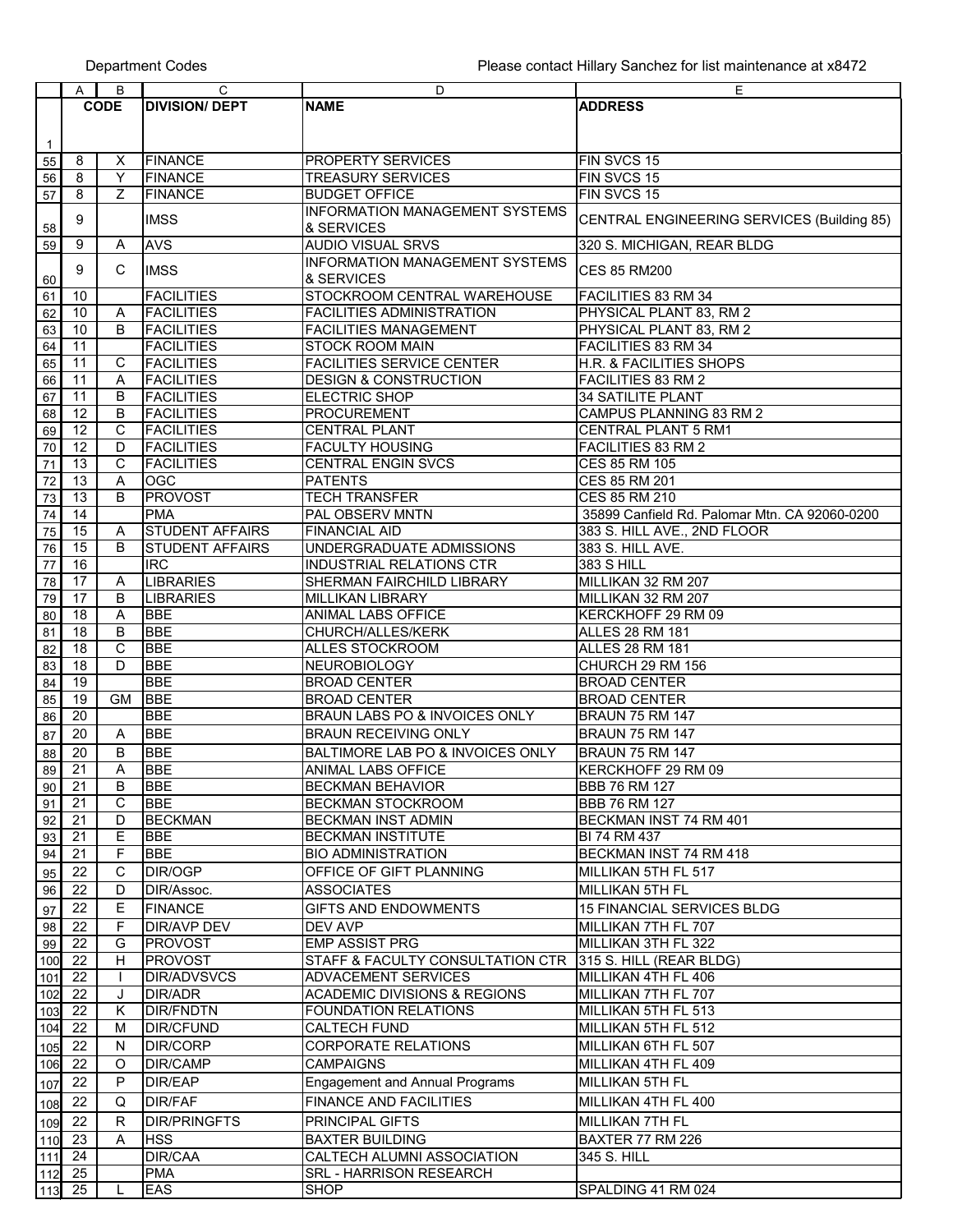|                  | A               | B           | C                      | D                                         | Е                                       |
|------------------|-----------------|-------------|------------------------|-------------------------------------------|-----------------------------------------|
|                  |                 | <b>CODE</b> | <b>DIVISION/ DEPT</b>  | <b>NAME</b>                               | <b>ADDRESS</b>                          |
|                  |                 |             |                        |                                           |                                         |
|                  |                 |             |                        |                                           |                                         |
| $\mathbf{1}$     |                 |             |                        |                                           |                                         |
| 114              | 26              |             | <b>BBE</b>             | <b>BECKMAN INST</b>                       | BECKMAN INST 74 RM 278                  |
| 115              | 27              | Α           | PROVOST                | SUMMER UNDERGRAD RES FELL                 | BECKMAN INST 74 RM 139                  |
| 116              | 27              | B           | <b>PROVOST</b>         | OFFICERS / FACULTY                        | PARSONS GATE 31 RM 010                  |
| 117              | 27              | C           | <b>PROVOST</b>         | <b>FACULTY RECORDS</b>                    | PARSONS GATE 31 RM 02                   |
| 118              | 27              | D           | PROVOST                | VICE PROVOST OFFICE                       | PARSONS GATE 31 RM104                   |
|                  |                 |             |                        | <b>CENTER FOR TEACHING LEARNING &amp;</b> |                                         |
| 119              | 27              | Е           | <b>PROVOST</b>         | <b>OUTREACH</b>                           | CENTER FOR STUDENT SERVICES 87 RM 360   |
| 120              | 28              | Α           | <b>EAS</b>             | <b>EARTHQUAKE ENG</b>                     | THOMAS 44 RM 208                        |
| $121$            | 28              | B           | <b>EAS</b>             | EQ / ENG RES LIB                          | THOMAS 44 RM 208                        |
| $\overline{122}$ | 28              | D           | <b>EAS</b>             | MECHANICAL ENGINEERING                    | THOMAS 44 RM 208                        |
|                  |                 |             |                        |                                           |                                         |
| 123              | 28              | F           | EAS                    | MECHANICAL ENGINEERING                    | THOMAS 44 RM 321                        |
| 124              | 28              | G           | <b>EAS</b>             | MECHANICAL ENGINEERING                    | THOMAS 44, RM 208                       |
| 125              | 28              | H           | <b>EAS</b>             | OFFSITE MARINE/FACILTY                    | SPALDING 41 RM 210                      |
| 126              | 28              | Е           | <b>EAS/DIV</b>         | <b>THOMAS LAB</b>                         | THOMAS 44 RM 201                        |
|                  |                 |             |                        |                                           | 414 S. HOLLISTON CENTER FOR STUDENT     |
| 127              | 29              | A           | <b>STUDENT AFFAIRS</b> | FELLOWSHIPS AND STUDY ABROAD              | <b>AFFAIRS</b>                          |
|                  |                 |             | <b>INTERNATIONAL</b>   |                                           | 414 S. HOLLISTON CENTER FOR STUDENT     |
| 128              | 29              | B           | <b>OFFICES</b>         | INT'L STUDENT PROGRAMS                    | <b>AFFAIRS</b>                          |
| 129              | 30              | A           | <b>STUDENT AFFAIRS</b> | <b>BOOKSTORE</b>                          | <b>MILLIKAN 1ST FLOOR</b>               |
|                  |                 |             |                        |                                           | 414 S. HOLLISTON CENTER FOR STUDENT     |
|                  | 30              | B           | <b>STUDENT AFFAIRS</b> | <b>MASTER OF STUDENT HOUSES</b>           |                                         |
| 130              |                 |             |                        |                                           | <b>AFFAIRS</b>                          |
| 131              | 31              |             | <b>STUDENT AFFAIRS</b> | <b>DINING SERVICES</b>                    | CHANDLER 52 RM 1                        |
|                  | 32              |             | STUDENT AFFAIRS        | STUDENT ACTIVITIES AND PROGRAMS           | 414 S. HOLLISTON CENTER FOR STUDENT     |
| 132              |                 |             |                        |                                           | <b>AFFAIRS</b>                          |
| 133              | 32              | A           | <b>CHILDREN'S CTR</b>  | <b>CHILDREN'S CENTER</b>                  | 286 S. CHESTER                          |
| 134              | 33              |             | <b>LIBRARIES</b>       | <b>ARCHIVES</b>                           | BECKMAN INST 74 RM 015A                 |
| 135              | 34              |             | <b>CAPSI</b>           | CAL PRECOLLEGE SCIENCE INIT               | <b>287 S. HILL</b>                      |
| 136              | $\overline{36}$ |             | <b>PMA</b>             | THEORETICAL ASTROPHYSICS                  | <b>CAHILL 17 RM 350</b>                 |
|                  | 37              |             | ATH                    | <b>ATHENAEUM</b>                          | ATHENAEUM 61 RM 1                       |
| 137              |                 |             |                        |                                           |                                         |
| 138              | 38              |             | <b>PMA</b>             | PHYSICS 33                                | W BRIDGE 33 RM 263                      |
| 139              | 39              |             | <b>PMA</b>             | CALTECH OPTICAL OBSERVATORIES             | CAHILL 17 RM 127                        |
| 140              | 40              |             | <b>PMA</b>             | RADIO ASTRONOMY                           | CAHILL 17 RM 231                        |
| 141              | 42              | Α           | PMA                    | THEORETICAL HEP                           | LAURITSEN 48 RM 452                     |
| 142              | 42              | B           | PMA                    | <b>HIGH ENERGY PHYSICS</b>                | LAURITSEN 48 RM 256                     |
| 143              | 43              | B           | <b>PMA</b>             | <b>PHYSICS</b>                            | E BRIDGE 33 RM 110                      |
| 144              | 44              | A           | <b>PMA</b>             | SPACE RADIATION LABORATORY                | CAHILL 17 RM 290                        |
| $145$ 44         |                 | $\sf B$     | PMA                    | SUBMILLIMETER                             | <b>CAHILL 17 RM 290</b>                 |
| 146              | 44              | C           | PMA                    | <b>SHOP</b>                               | LAURITSEN 48 RM 027                     |
| 147              | 44              | Е           | PMA                    | OBSERVATIONAL COSMOLOGY                   | CAHILL 17 RM 367                        |
| 148              | 44              | G           | <b>PMA</b>             | SPACE ASTROPHYSICS LAB                    | CAHILL 17 RM 278                        |
| 149              | 44              | H           | PMA                    | <b>INFRARED ASTRONOMY</b>                 | CAHILL 17 RM 276                        |
| 150              | 44              |             | PMA                    | SUBMILLIMETER OBSERVATORY                 | 111 NOWELO ST., HILO, HI 96720          |
| 151              | 44              | K           | <b>PMA</b>             | OPTICAL OBSERVATORIES                     | CAHILL 17 RM 127                        |
|                  |                 |             |                        |                                           |                                         |
|                  | 44              | L           | <b>PMA</b>             | THIRTY METER TELESCOPE PROJECT            | 1111 S. ARROYO PKWY SUITE 200, PASADENA |
| 152              |                 |             |                        |                                           | CA 91105                                |
|                  | 44              | м           | PMA                    | KECK INSTITUTE FOR SPACE STUDIES          | KECK CENTER, BLDG 127                   |
| 153              |                 |             |                        | (KISS)                                    |                                         |
|                  | 44              | Q           | PMA                    | IQIM - INSTITUTE FOR QUANTUM              | BRIDGE LAB EAST AND WEST 33, ROOM 130   |
| 154              |                 |             |                        | <b>INFORMATION AND MATTER</b>             |                                         |
| 155              | 45              | A           | <b>EAS</b>             | APPLIED MATHEMATICS                       | FIRESTONE 50, RM 217                    |
| 156              | 45              | B           | <b>PMA</b>             | <b>MATHEMATICS</b>                        | LINDE HALL 37, RM 156                   |
| 157              | 46              | Α           | <b>PMA</b>             | <b>KELLOGG RADIATION LAB</b>              | KELLOGG 38 RM 107                       |
| 158              | 47              | B           | <b>PMA</b>             | PROJECT MATH                              | <b>SLOAN 37 RM 376</b>                  |
|                  |                 |             |                        |                                           |                                         |
| 159              | 48              |             | <b>PMA</b>             | CAHILL                                    | CAHILL RM225                            |
| 160              | 50              |             | <b>STUDENT AFFAIRS</b> | <b>CALTECH WIRED</b>                      | MILLIKAN 1ST FLOOR                      |
| 161              | 51              | A           | PMA                    | <b>ASTRONOMY</b>                          | <b>CAHILL 17 RM 249</b>                 |
| 162              | 52              |             | <b>EAS</b>             | AEROSPACE                                 | GUGGENHEIM 45 RM 225                    |
| 163              | 56              |             | <b>STUDENT AFFAIRS</b> | <b>MUSIC</b>                              | 305 S. HILL (MUSIC HOUSE)               |
| 164 57           |                 |             | <b>STUDENT AFFAIRS</b> | STUDENT ACTIVITIES AND PROGRAMS           | 414 S. HILL (CSS)                       |
| 165              | 58              |             | <b>PROVOST</b>         | <b>CENTER FOR DIVERSITY</b>               | CSS 86 RM 255                           |
| 166              | 59              |             | STUDENT AFFAIRS        | <b>HEALTH CENTER</b>                      | 1239 ARDEN RD.                          |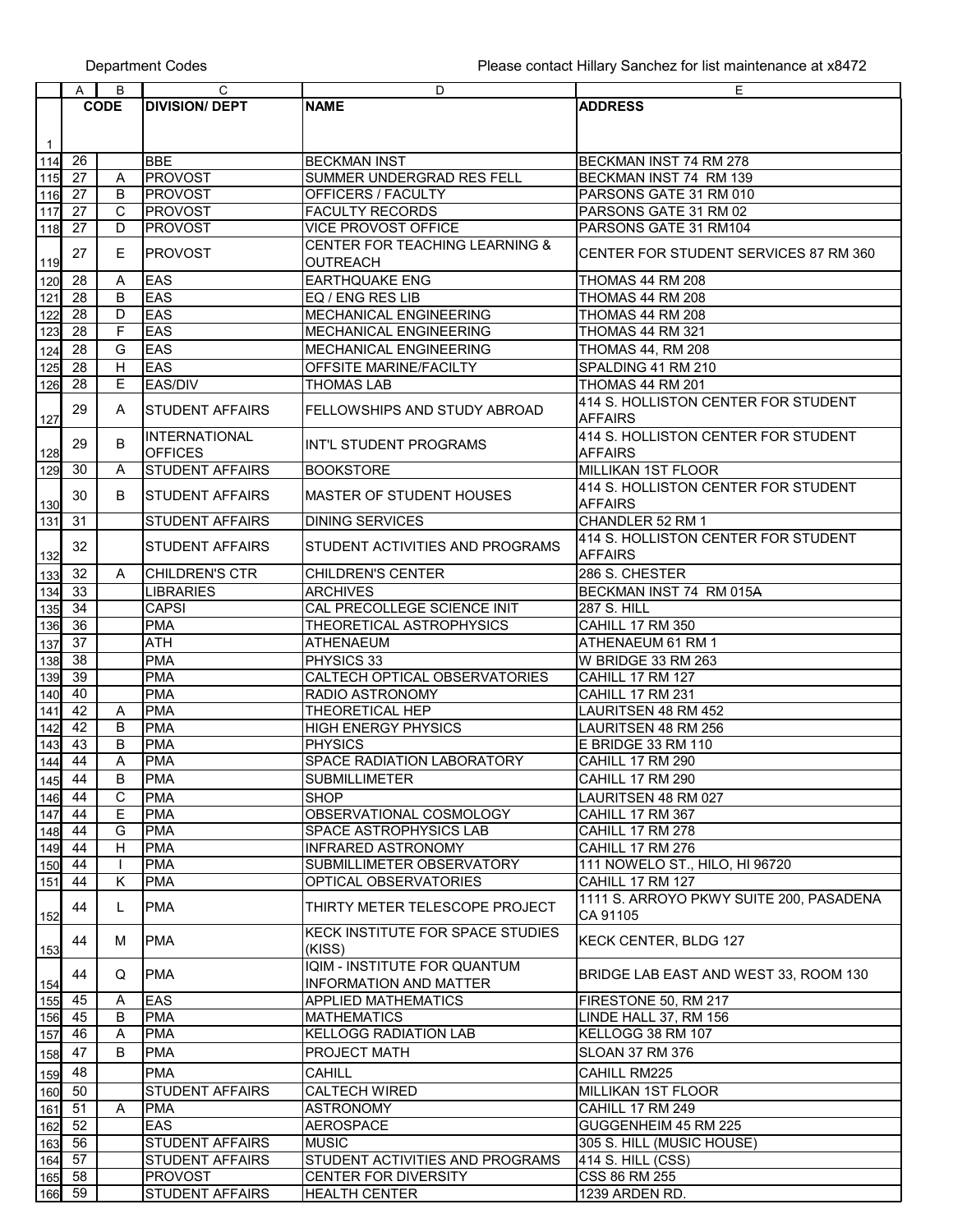|              | A  | в            | C                      | D                                     | E                               |
|--------------|----|--------------|------------------------|---------------------------------------|---------------------------------|
|              |    | <b>CODE</b>  | <b>DIVISION/ DEPT</b>  | <b>NAME</b>                           | <b>ADDRESS</b>                  |
|              |    |              |                        |                                       |                                 |
|              |    |              |                        |                                       |                                 |
| $\mathbf{1}$ |    |              |                        |                                       |                                 |
| 167          | 60 |              | <b>STUDENT AFFAIRS</b> | <b>COUNSELING CENTER</b>              | 1239 ARDEN RD                   |
| 168          | 63 |              | <b>STUDENT AFFAIRS</b> | <b>ATHLETICS</b>                      | BRAUN GYM ADMINISTRATIVE OFFICE |
| 169          | 64 | С            | <b>DIR/CR MICHIGAN</b> | <b>CAMPUS PROGRAMS</b>                | 115-6 Keith Spalding            |
| 170          | 64 | м            | <b>DIR/CP MICHIGAN</b> | <b>CAMPUS PROGRAMS</b>                | 100-6 Keith Spalding            |
| 171          | 65 | A            | <b>GPS</b>             | ADMIN, SILVER & WYLLIE                | ARMS 25 RM 170                  |
| 172          | 65 | B            | <b>GPS</b>             | <b>ASIMOW</b>                         | ARMS 25 RM 170                  |
| 173          | 65 | С            | <b>GPS</b>             | WASSERBURG                            | ARMS 25 RM 170                  |
| 174          | 65 | D            | <b>GPS</b>             | <b>BURNETT</b>                        | ARMS 25 RM 170                  |
| 175          | 65 | Ε            | <b>GPS</b>             | <b>EILER</b>                          | ARMS 25 RM 170                  |
| 176          | 65 | F            | <b>GPS</b>             | <b>FARLEY</b>                         | ARMS 25 RM 170                  |
| 177          | 65 | G            | <b>GPS</b>             | <b>ADKINS</b>                         | LINDE & ROBINSON 24 RM 131      |
|              | 65 | H            | <b>GPS</b>             |                                       | ARMS 25 RM 170                  |
| 178          |    |              |                        | <b>STOLPER</b>                        |                                 |
| 179          | 65 |              | <b>GPS</b>             | <b>BLAKE</b>                          | SOUTH MUDD 21 RM 150            |
| 180          | 65 | K            | <b>GPS</b>             | <b>KIRSCHVINK</b>                     | ARMS 25 RM 170                  |
| 181          | 65 | L            | <b>GPS</b>             | <b>GLOBAL ENVIRONMENTAL CENTER</b>    | LINDE & ROBINSON 24 RM 131      |
| 182          | 65 | M            | <b>GPS</b>             | <b>MA CHI</b>                         | <b>ARMS 25 RM 170</b>           |
| 183          | 65 | P            | <b>GPS</b>             | PLANETARY SCIENCE                     | SOUTH MUDD 21 RM 150            |
| 184          | 65 | Q            | <b>GPS</b>             | <b>VICTORIA ORPHAN</b>                | ARMS 25 RM 170                  |
| 185          | 65 | R            | <b>GPS</b>             | <b>ROSSMAN</b>                        | ARMS 25 RM 170                  |
| 186          | 65 | S            | <b>GPS</b>             | <b>AVOUAC</b>                         | ARMS 25 RM 170                  |
| 187          | 65 | T            | <b>GPS</b>             | <b>TAYLOR &amp; SESSIONS</b>          | ARMS 25 RM 170                  |
| 188          | 65 | $\vee$       | <b>GPS</b>             | SALEEBY                               | ARMS 25 RM 170                  |
| 189          | 65 | W            | <b>GPS</b>             | <b>WERNICKE</b>                       | ARMS 25 RM 170                  |
|              | 66 |              | <b>GPS</b>             |                                       |                                 |
| 190          | 66 | B            |                        | SEISMOLOGY SIMONS                     | SOUTH MUDD 21 RM 252            |
| 191          |    | C            | <b>GPS</b>             | EARTHQUAKE PROGRAMS OFFICE            | 535 S WILSON RM 302             |
| 192          | 67 | Α            | <b>EAS</b>             | APPLIED PHYSICS SOS                   | <b>WATSON 95 RM 106</b>         |
| 193          | 67 | B            | EAS                    | CORNGOLD/GOULD/QUAKE/YARIV            | <b>WATSON 95 RM 106</b>         |
| 194          | 67 | C            | EAS                    | <b>PAINTER</b>                        | <b>WATSON 95 RM 264</b>         |
| 195          | 67 | D            | EAS                    | <b>MCGILL</b>                         | <b>WATSON 95 RM 106</b>         |
| 196          | 67 | Ε            | EAS                    | EE / CNS DEPT OFC                     | <b>MOORE 93 RM 136</b>          |
| 197          | 67 | F            | EAS                    | EE / CNS                              | MOORE 93 RM 136                 |
| 198          | 67 | H            | <b>EAS</b>             | ABU-MOSTAFA / PSALTIS                 | MOORE 93 RM 029                 |
| 199          | 67 | HC           | <b>EAS DEFUNCT</b>     | EE/MEDE/APH                           | CHOO LAB                        |
| 200          | 67 | $\mathbf{I}$ | EAS                    | EFFOROS / HASSIBI / KOSTINA           | MOORE 93 RM 136                 |
|              | 67 | J            | <b>EAS</b>             | TAI                                   | MOORE 93 RM 029                 |
| 201          |    |              |                        |                                       |                                 |
| 202          | 67 | K            | <b>EAS</b>             | BRIDGES/RUTLEDGE                      | MOORE 93 RM 029                 |
| 203          | 67 | L            | <b>EAS/MEDE</b>        | MEDE - WANG / GAO                     | <b>KECK 78 RM 207</b>           |
| 204 67       |    | LK.          | <b>EAS-CNS</b>         | EE.                                   | <b>WATSON 95 RM 164</b>         |
| 205          | 67 | м            | <b>IEAS</b>            | HAJIMIRI-BRUCK-WEINREB-RUTLEDGE       | <b>MOORE 93 RM 304</b>          |
| 206          | 67 | МM           | <b>EAS</b>             | <b>EE MIRHOSSEINI</b>                 |                                 |
| 207          | 67 | N            | <b>EAS</b>             | BELLAN/ATWATER/<br><b>NICOLET</b>     | <b>WATSON 95 RM 106</b>         |
| 208          | 67 | O            | <b>EAS</b>             | <b>ARES ROSAKIS</b>                   | 109 FIRESTONE                   |
| 209          | 67 | P            | <b>IEAS</b>            | <b>SYSTEM GROUP</b>                   | MOORE 93 RM 029                 |
| 210          | 67 | <b>PR</b>    | EAS                    | EE/BIOE/CMS                           | MPP ROTHEMUND LAB               |
| 211          | 67 | Q            | EAS                    | CNSE DEPT.                            | MOORE 93 RM 325                 |
|              | 67 | R            | <b>EAS</b>             | <b>VADIYANATHAN PERONA</b>            | <b>MOORE 93 RM 136</b>          |
| 212          |    |              |                        |                                       |                                 |
| 213          | 67 | <b>SA</b>    | <b>EAS</b>             | <b>SCHERER</b>                        | SLOAN ANNEX 36 RM 212           |
| 214          | 67 | <b>SW</b>    | <b>IEAS</b>            | EE.                                   | <b>WEINREB LAB</b>              |
| 215          | 67 | T            | <b>IEAS</b>            | <b>MEAD</b>                           | <b>MOORE 93 RM 136</b>          |
| 216          | 67 | U            | <b>EAS</b>             | ELECTRICAL ENGINEERING/CNS            | <b>MOORE 93 RM 136</b>          |
| 217          | 67 | $\vee$       | <b>EAS</b>             | KALVI NANOSCIENCE INSTITUTE           | 119A STEELE                     |
| 218          | 67 | W            | <b>EAS</b>             | WINFREE-HO                            | <b>MOORE 93 RM 204</b>          |
|              |    |              |                        |                                       |                                 |
| 219          | 67 | Y            | <b>EAS</b>             | APH / PHILLIPS                        | <b>BROAD CENTER</b>             |
| 220          | 67 | Ζ            | <b>EAS</b>             | <b>MEDICAL ENGINEERING</b>            | MOORE RM136                     |
| 221          | 68 |              | <b>CHEM</b>            | <b>CHEMISTRY &amp; CHEMICAL ENGRG</b> | CRELLIN 30 RM 157               |
| 222          | 68 |              | <b>JCAP CHEM</b>       | <b>JCAP</b>                           | <b>KECK 78 RM 211</b>           |
| 223          | 69 |              | <b>EAS DEFUNCT</b>     | <b>STOCKROOM</b>                      | MOORE 93 RM 029                 |
|              |    |              | <b>PMA</b>             |                                       |                                 |
| 224          | 70 |              |                        | OWENS VALLEY RADIO OBSERV             | CAHILL 17 RM 249                |
| 225          | 72 |              | <b>BBE</b>             | <b>KERCKHOFF MARINE LAB</b>           | 101 DAHLIA ST                   |
| 226          | 73 |              | <b>BBE</b>             | <b>CHEN</b>                           |                                 |
| 227          | 75 |              | <b>PMA</b>             | <b>LIGO LABORATORY</b>                | SLOAN ANNEX 36 RM 117           |